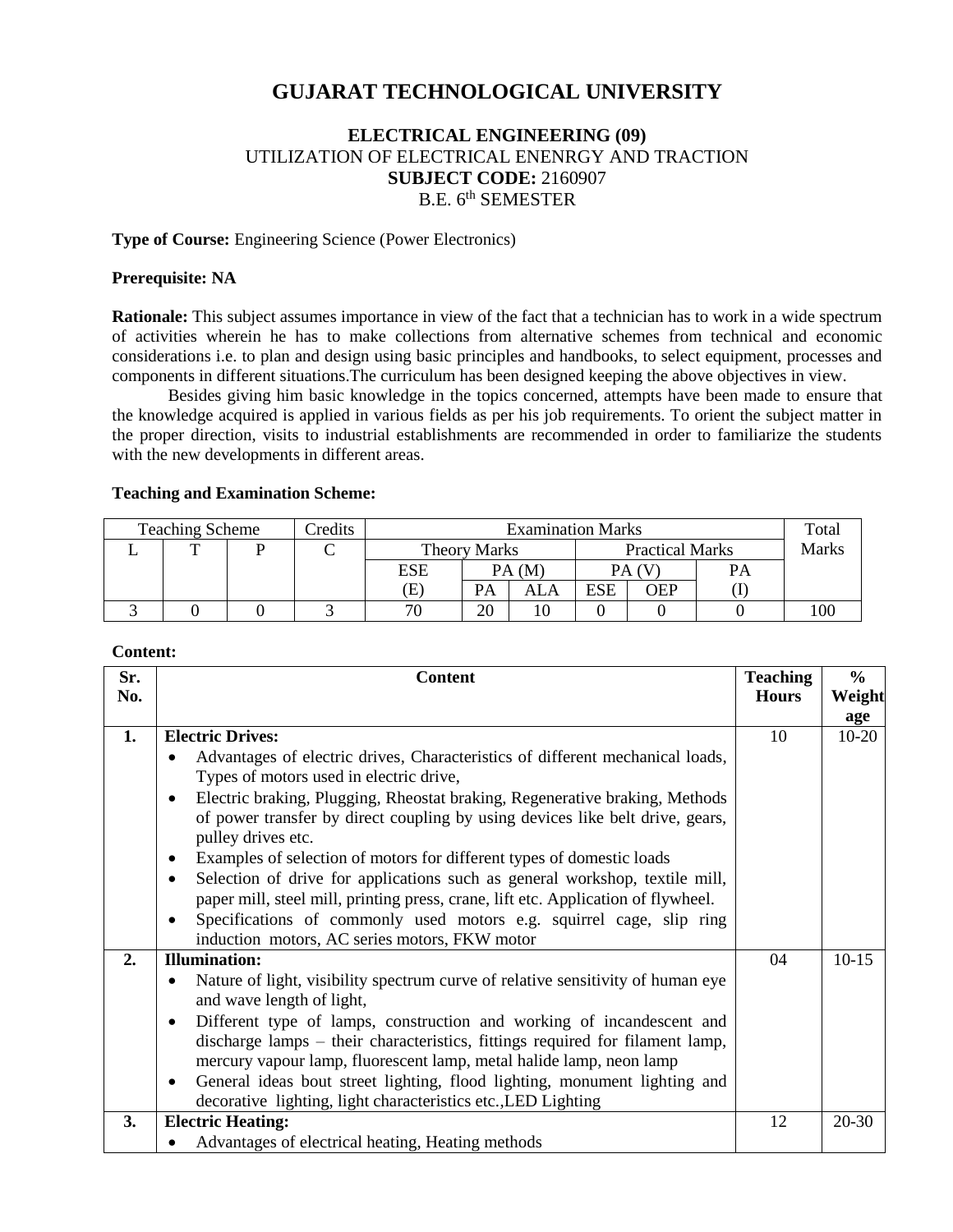|                  | Resistance heating – direct and indirect resistance heating, electric ovens,                   |                |           |  |  |  |
|------------------|------------------------------------------------------------------------------------------------|----------------|-----------|--|--|--|
|                  | their temperature range, properties of resistance heating elements, domestic                   |                |           |  |  |  |
|                  | water heaters and other heating appliances and thermostat control circuit                      |                |           |  |  |  |
|                  | Induction heating; principle of core type and coreless induction furnace<br>$\bullet$          |                |           |  |  |  |
|                  | Electric arc heating, direct and indirect arc heating, construction, workingand<br>$\bullet$   |                |           |  |  |  |
|                  | applications of arc furnace                                                                    |                |           |  |  |  |
|                  | Dielectric heating, applications in various industrial fields<br>٠                             |                |           |  |  |  |
|                  | Infra-red heating and its applications<br>$\bullet$                                            |                |           |  |  |  |
|                  | Microwave heating, Simple design problems of resistance heating element<br>$\bullet$           |                |           |  |  |  |
| $\overline{4}$ . | <b>Electric Welding:</b>                                                                       | 8              | $10-15$   |  |  |  |
|                  | Advantages of electric welding                                                                 |                |           |  |  |  |
|                  | Welding methods, Principles of resistance welding, types - spot, projection                    |                |           |  |  |  |
|                  | seam and butt, welding and welding equipment used                                              |                |           |  |  |  |
|                  | Principle of arc production, electric arc welding, characteristics of arc, carbon<br>$\bullet$ |                |           |  |  |  |
|                  | arc, metal arc, hydrogen arc welding and their applications                                    |                |           |  |  |  |
|                  | Power supply required                                                                          |                |           |  |  |  |
|                  | Advantages of using coatedelectrodes, comparison between AC and DC arc                         |                |           |  |  |  |
|                  | welding, welding controlcircuits, welding of aluminium and copper,                             |                |           |  |  |  |
|                  | Introduction to TIG, MIG welding                                                               |                |           |  |  |  |
| 5.               | <b>Electrolytic Processes:</b>                                                                 | 6              | $10-15$   |  |  |  |
|                  | Need of electro-deposition, Laws of electrolysis, process of electro-                          |                |           |  |  |  |
|                  | deposition - clearing, operation, deposition of metals, polishing, buffing                     |                |           |  |  |  |
|                  | Equipment and accessories for electroplating, Factors affecting electro-                       |                |           |  |  |  |
|                  | deposition                                                                                     |                |           |  |  |  |
|                  |                                                                                                |                |           |  |  |  |
|                  | Principle of galvanizing and its applications, Principle of anodising and its<br>$\bullet$     |                |           |  |  |  |
|                  | applications                                                                                   |                |           |  |  |  |
|                  | Electroplating on non-conducting materials<br>$\bullet$                                        |                |           |  |  |  |
|                  | Manufacture of chemicals by electrolytic process and electrolysis process                      |                |           |  |  |  |
| 6.               | Electrical Circuits used in Refrigeration, Air Conditioning and Water                          | $\overline{4}$ | $10-15$   |  |  |  |
|                  | <b>Coolers:</b>                                                                                |                |           |  |  |  |
|                  | Principle of air conditioning, vapour pressure, refrigeration cycle, eco-<br>$\bullet$         |                |           |  |  |  |
|                  | friendly refrigerants                                                                          |                |           |  |  |  |
|                  | Description of Electrical circuit used in refrigerator, air conditioner and                    |                |           |  |  |  |
|                  | water cooler                                                                                   |                |           |  |  |  |
| 7.               | <b>Electric Traction:</b>                                                                      | 8              | $20 - 30$ |  |  |  |
|                  | Electric traction, Advantages of electric traction<br>٠                                        |                |           |  |  |  |
|                  | Different systems of electric traction, DC and AC systems, diesel electric<br>٠                |                |           |  |  |  |
|                  | system, types of services – urban, sub-urban, and main lines and their speed-                  |                |           |  |  |  |
|                  | time curves                                                                                    |                |           |  |  |  |
|                  | Different accessories for track electrification such as overhead capacitor<br>٠                |                |           |  |  |  |
|                  | wire, conductor rail system, current collector-pantograph                                      |                |           |  |  |  |
|                  | Factors affecting scheduled speed<br>٠                                                         |                |           |  |  |  |
|                  | Electrical block diagram of an electric locomotive with description of<br>$\bullet$            |                |           |  |  |  |
|                  | various equipment and accessories, Types of motors used for electric                           |                |           |  |  |  |
|                  | traction, Starting and braking of traction motors                                              |                |           |  |  |  |
|                  | Introduction to EMU and metro railways                                                         |                |           |  |  |  |

# **Suggested Specification table with Marks (Theory):**

| <b>Distribution of Theory Marks (Revised Bloom's Taxonomy)</b> |                      |                    |                |          |  |  |  |
|----------------------------------------------------------------|----------------------|--------------------|----------------|----------|--|--|--|
| Remembrance                                                    | <b>Understanding</b> | <b>Application</b> | <b>Analyse</b> | Evaluate |  |  |  |
| <b>R</b> Level                                                 | U Level              | <b>A Level</b>     | <b>N</b> Level | E Level  |  |  |  |